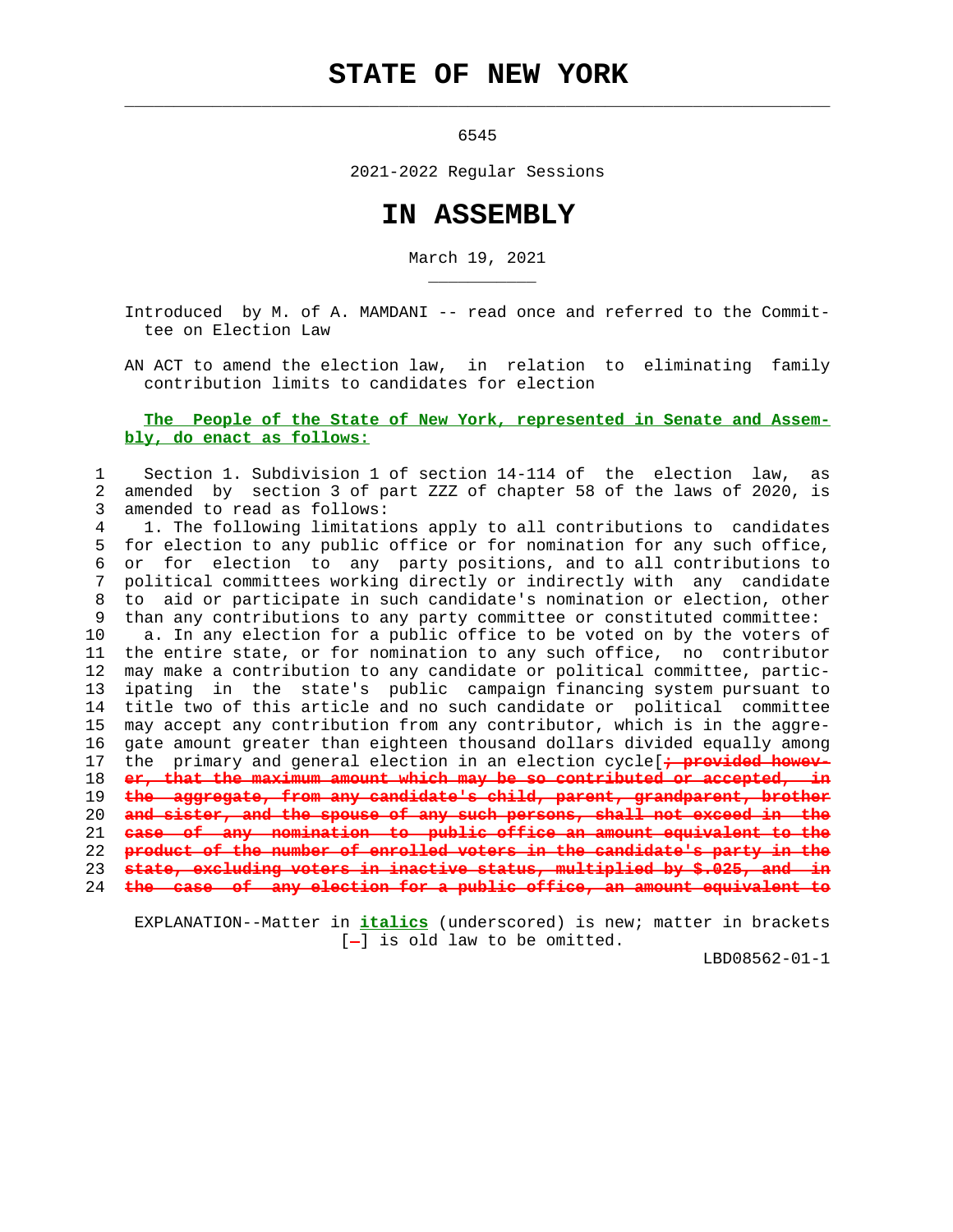### 1 **the product of the number of registered voters in the state excluding** 2 **voters in inactive status, multiplied by \$.025**].

 3 b. In any other election for party position or for election to a 4 public office or for nomination for any such office, no contributor may 5 make a contribution to any candidate or political committee participat- 6 ing in the state's public campaign financing system pursuant to title 7 two of this article and no such candidate or political committee may 8 accept any contribution from any contributor, which is in the aggregate 9 amount greater than election for party position, or for nomination to 10 public office, the product of the total number of enrolled voters in the 11 candidate's party in the district in which he is a candidate, excluding 12 voters in inactive status, multiplied by \$.05, and (ii) in the case of 13 any election for a public office, the product of the total number of 14 registered voters in the district, excluding voters in inactive status, 15 multiplied by \$.05, however in the case of a nomination within the city 16 of New York for the office of mayor, public advocate or comptroller, 17 such amount shall be not less than four thousand dollars nor more than 18 twelve thousand dollars as increased or decreased by the cost of living 19 adjustment described in paragraph c of this subdivision; in the case of 20 an election within the city of New York for the office of mayor, public 21 advocate or comptroller, twenty-five thousand dollars as increased or 22 decreased by the cost of living adjustment described in paragraph c of 23 this subdivision; in the case of a nomination or election for state 24 senator, ten thousand dollars, divided equally among the primary and 25 general election in an election cycle; in the case of an election or 26 nomination for a member of the assembly, six thousand dollars, divided 27 equally among the primary and general election in an election cycle[**;** 28 **provided however, that the maximum amount which may be so contributed or** 29 **accepted, in the aggregate, from any candidate's child, parent, grand-** 30 **parent, brother and sister, and the spouse of any such persons, shall** 31 **not exceed in the case of any election for party position or nomination** 32 **for public office an amount equivalent to the number of enrolled voters** 33 **in the candidate's party in the district in which he is a candidate,** 34 **excluding voters in inactive status, multiplied by \$.25 and in the case** 35 **of any election to public office, an amount equivalent to the number of** 36 **registered voters in the district, excluding voters in inactive status,** 37 **multiplied by \$.25; or twelve hundred fifty dollars, whichever is great-** 38 **er, or in the case of a nomination or election of a state senator, twen-** 39 **ty thousand dollars, whichever is greater, or in the case of a nomi-** 40 **nation or election of a member of the assembly twelve thousand five** 41 **hundred dollars, whichever is greater, but in no event shall any such** 42 **maximum exceed one hundred thousand dollars**].

 43 c. In any election for a public office to be voted on by the voters of 44 the entire state, or for nomination to any such office, no contributor 45 may make a contribution to any candidate or political committee in 46 connection with a candidate who is not a participating candidate as 47 defined in subdivision fourteen of section 14-200-a of this article, and 48 no such candidate or political committee may accept any contribution 49 from any contributor, which is in the aggregate amount greater than 50 eighteen thousand dollars, divided equally among the primary and general 51 election in an election cycle[**; provided however, that the maximum** 52 **amount which may be so contributed or accepted, in the aggregate, from** 53 **any candidate's child, parent, grandparent, brother and sister, and the** 54 **spouse of any such persons, shall not exceed in the case of any nomi-** 55 **nation to public office an amount equivalent to the product of the** 56 **number of enrolled voters in the candidate's party in the state, exclud-**